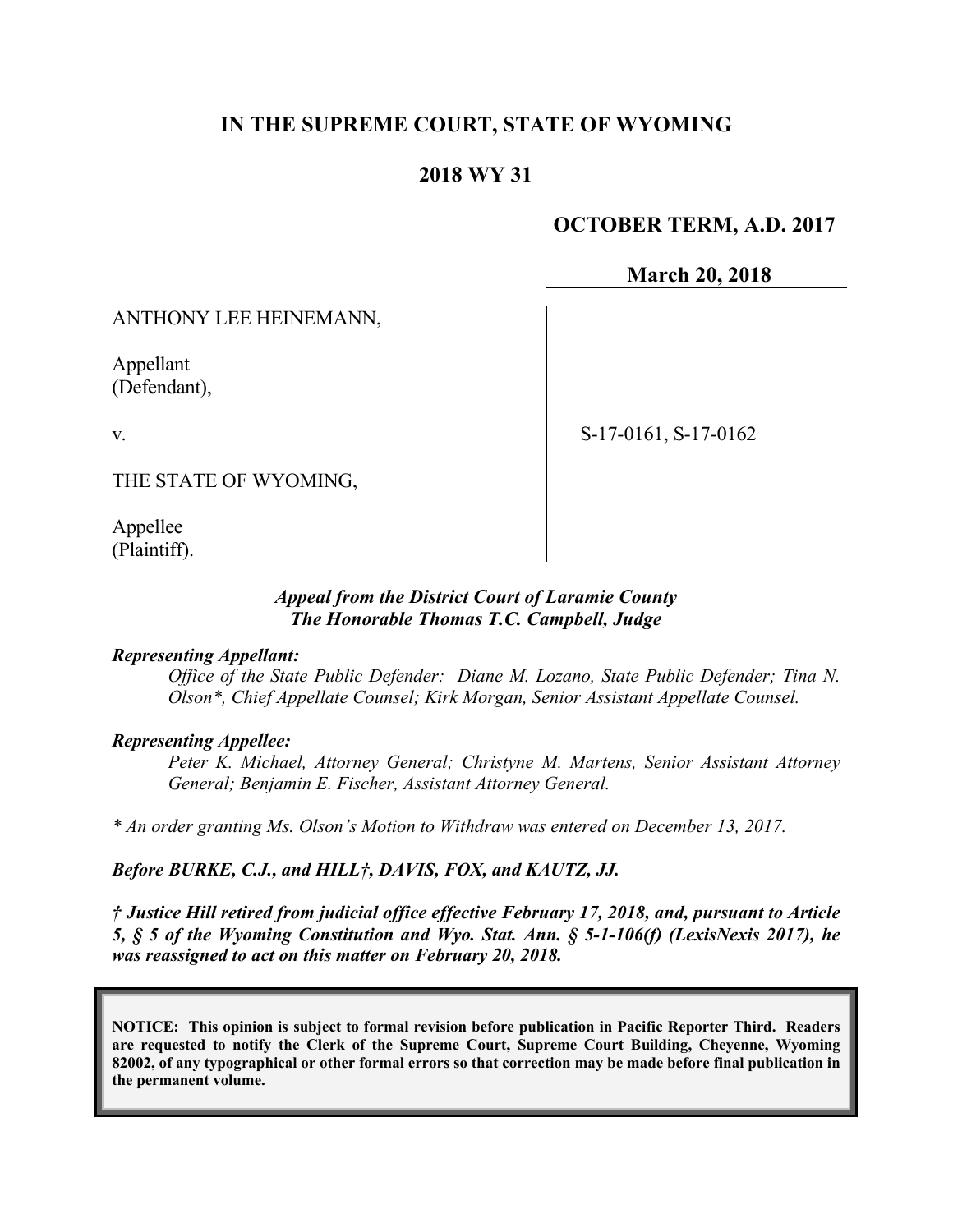### **BURKE, Chief Justice.**

[¶1] Appellant, Anthony Lee Heinemann, challenges the district court's entry of an order *nunc pro tunc* correcting two judgments entered against him in 1998. We affirm.

### *ISSUES*

[¶2] Appellant presents five issues:

- 1. Did the Department of Corrections have standing to seek an order *nunc pro tunc*?
- 2. Did the order *nunc pro tunc* violate Appellant's right to due process of law?
- 3. Is Wyo. Stat. Ann. § 7-6-108 a statute of repose, and the only mechanism other than Wyo. Stat. Ann. § 7-6-106 for reimbursement of public defender fees?
- 4. Did the State of Wyoming invite the error it now complains of?
- 5. Is the State barred by *res judicata* from pursuing this issue under the guise of an order *nunc pro tunc*?

## *FACTS*

[¶3] In 1998, Appellant received convictions following jury trials in two related cases. In the first case, Appellant was convicted of taking indecent liberties with a child, in violation of Wyo. Stat. Ann. § 14–3–105(a) (LexisNexis 1999), and furnishing alcohol to a minor, in violation of Wyo. Stat. Ann. § 12–6–101(a). In the second case, Appellant was convicted of sexual assault in the third degree, in violation of Wyo. Stat. Ann. § 6–2– 304(a)(iii). Because Appellant had previously received a conviction in Colorado for attempted first-degree sexual assault, the district court imposed an enhanced sentence of life imprisonment without parole in the latter case pursuant to Wyo. Stat. Ann. § 6–2– 306(d).

[¶4] At the joint sentencing hearing, counsel for Appellant asked the court to find that Appellant was unable to pay his attorney's fees. The district court declined to do so. Instead, it stated that it "[would] include in the order a requirement that [attorney's fees] be paid, although whether there's any ability to pay at any [time] in the future will remain to be seen. There probably will not. Certainly there is no present ability to pay."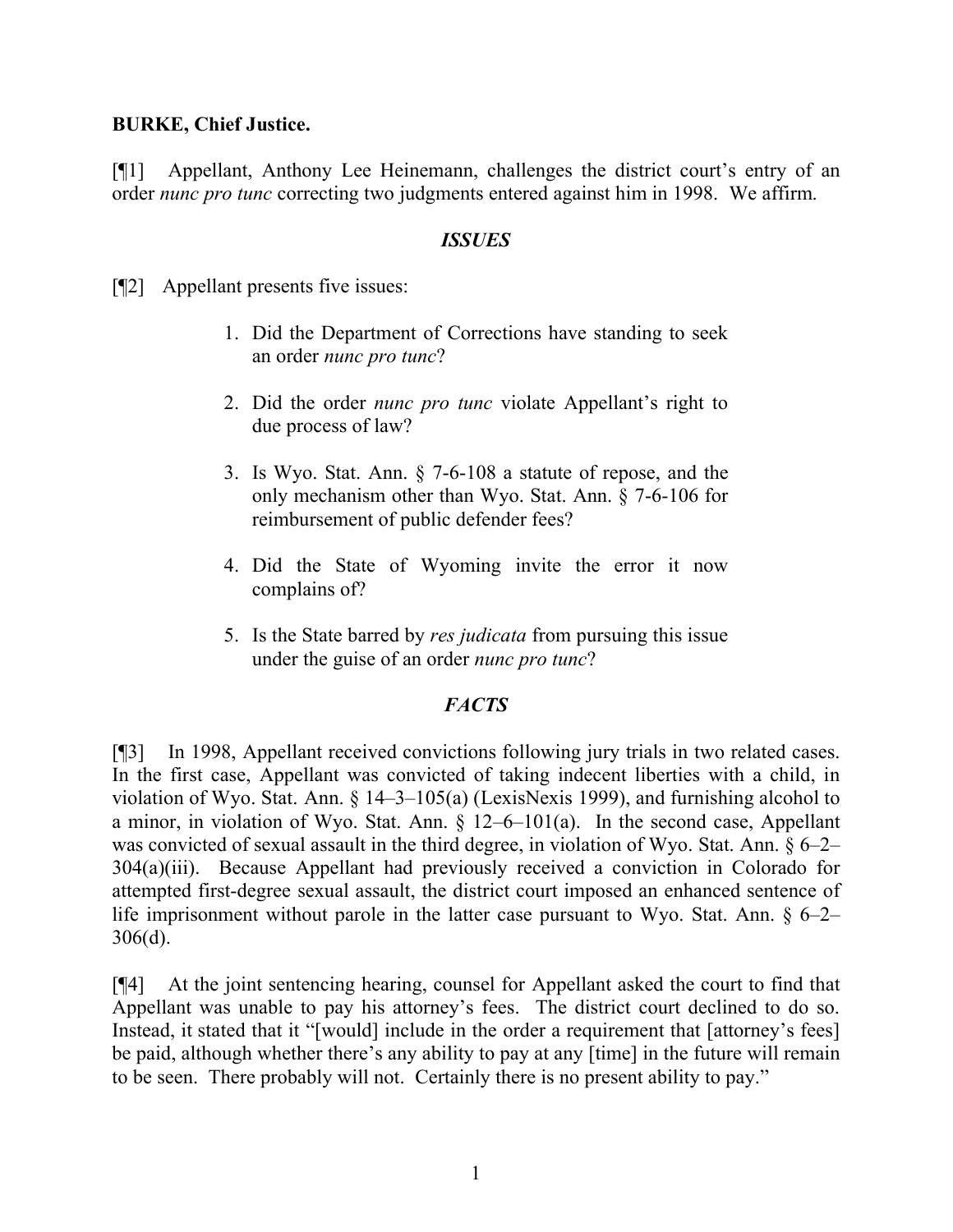[¶5] The court's written judgments reflected the court's oral pronouncement that Appellant would be required to reimburse the State for his attorney's fees. In Docket 24- 474, the court ordered that Appellant "shall repay the State of Wyoming, Public Defender's Office, for all expenses and services provided by his appointed attorney . . . in the amount of six thousand two hundred sixty dollars (\$6,260.00)." Similarly, in Docket 24-491, the court ordered that Appellant "shall repay the State of Wyoming, Public Defender's Office, for all expenses and services provided by his appointed attorney . . . in the amount of two thousand six hundred thirty-five dollars (\$2,635.00)." The Judgment and Sentence in each case included identical language, which required the attorney's fees to "be paid within said Defendant's probationary period, according to a plan to be prepared by the Department of Probation and Parole and submitted to the Court for approval[.]" However, Appellant received a life sentence without the possibility of parole, and he was not ordered to serve any "probationary period."

[¶6] Appellant filed a direct appeal from his convictions challenging the use of the Colorado conviction to enhance his sentence. We affirmed in *Heinemann v. State*, 12 P.3d 692 (Wyo. 2000). The present matter began in March 2017, when Appellant wrote a letter to the warden of the Wyoming Medium Correctional Institution ("WMCI"). Appellant complained his pay from janitorial work at the facility had been "docked for public defender fees since August of 2015." He asserted that the WMCI could not seize any money until he served a "probationary period."

[¶7] On April 17, 2017, the Wyoming Department of Corrections ("Department"), through the Attorney General, filed a motion for an order *nunc pro tunc* to correct Appellant's judgments by removing the references to a probationary period. The district court granted the motion. The court noted that, because Appellant is serving a sentence of life without the possibility of parole, the references to a probationary period were in error and also inconsistent with the court's oral pronouncement at the sentencing hearing. Accordingly, the court struck any reference to a "probationary period" from the judgments. The court determined that "The Department may collect restitution from Heinemann in a manner consistent with its policies." These consolidated appeals followed.

## *STANDARD OF REVIEW*

[¶8] Whether the district court properly entered the order *nunc pro tunc* is a question of law that we review *de novo*. *Weidt v. State*, 2013 WY 143, ¶ 21, 312 P.3d 1035, 1040 (Wyo. 2013).

## *DISCUSSION*

[¶9] In his first two issues, Appellant contends the Department did not have standing to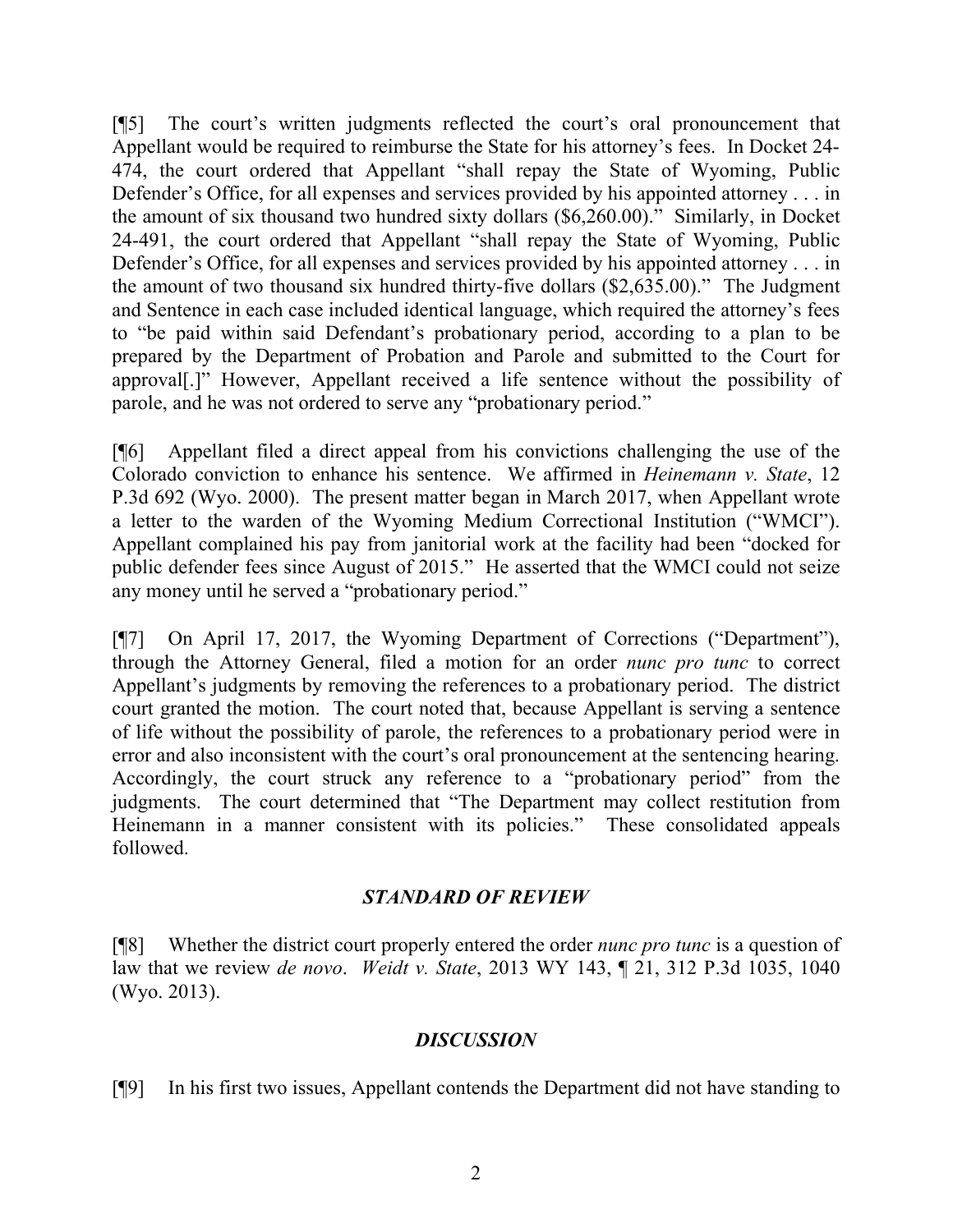seek correction of the judgment and sentencing orders, and that, because he did not receive notice of the Department's motion, the order was entered in violation of his right to due process of law. The viability of these claims, however, depends on Appellant's underlying assertion that the order *nunc pro tunc* effected a substantive change to the trial court's original judgment and sentencing orders. Indeed, Appellant contends the district court's order "was not a proper order *nunc pro tunc*." He acknowledges that the district court may correct a judgment and sentence by an order *nunc pro tunc* to reflect the court's oral pronouncement at sentencing. According to Appellant, however, the order *nunc pro tunc* entered in this case was "directly at odds with the trial court's specific findings and the requirements of W.S.  $\S$  7-6-106(c)." We do not agree.

[¶10] A *nunc pro tunc* order is used to correct an inaccuracy in an earlier order. *Johnson v. State*, 914 P.2d 810, 812 (Wyo. 1996); *Christensen v. State*, 854 P.2d 675, 682 (Wyo. 1993). A district court may not, however, use a *nunc pro tunc* order to make a substantive change in a judgment or order. *See Johnson*, 914 P.2d at 812; *Eddy v. First Wyoming Bank, N.A.-Lander*, 713 P.2d 228, 234 (Wyo. 1986). As we have noted, a *nunc pro tunc* order "serves to rectify omissions from the record so as to make it speak the truth." *Martinez v. City of Cheyenne*, 791 P.2d 949, 956 (Wyo. 1990), *overruled on unrelated grounds by Beaulieu v. Florquist*, 2004 WY 31, 86 P.3d 863 (Wyo. 2004).

[¶11] At Appellant's sentencing hearing, the district court unambiguously stated that it would "include in the [judgment and sentencing] order a requirement that [attorney's fees] be paid." The court proceeded to comment that "whether there's any ability to pay at any [time] in the future will remain to be seen. There probably will not. Certainly there is no present ability to pay." Notwithstanding these comments, however, it is clear from the court's pronouncement that it intended to require Appellant to pay his attorney's fees based on the possibility that he would be able to do so in the future. And, consistent with the court's oral pronouncement, the court's written orders unambiguously required Appellant to reimburse the State for his attorney's fees.

[¶12] In light of the foregoing, there is no question that the court intended for Appellant to reimburse the State for his attorney's fees. However, because Appellant received a life sentence without the possibility of parole, the references to payment of attorney's fees during a "probationary period" in the court's written orders were clearly in error. The district court's removal of those references constitutes a correction of an inaccuracy in the original order, and does not represent a substantive change of the judgment and sentence. The court properly corrected the error in the original judgments in the order *nunc pro tunc*. Accordingly, we find no merit in Appellant's claim that the *nunc pro tunc* order was "directly at odds with the trial court's specific findings." Having determined that the *nunc pro tunc* order constituted a proper clarification of the original judgments, we now turn to Appellant's specific claims.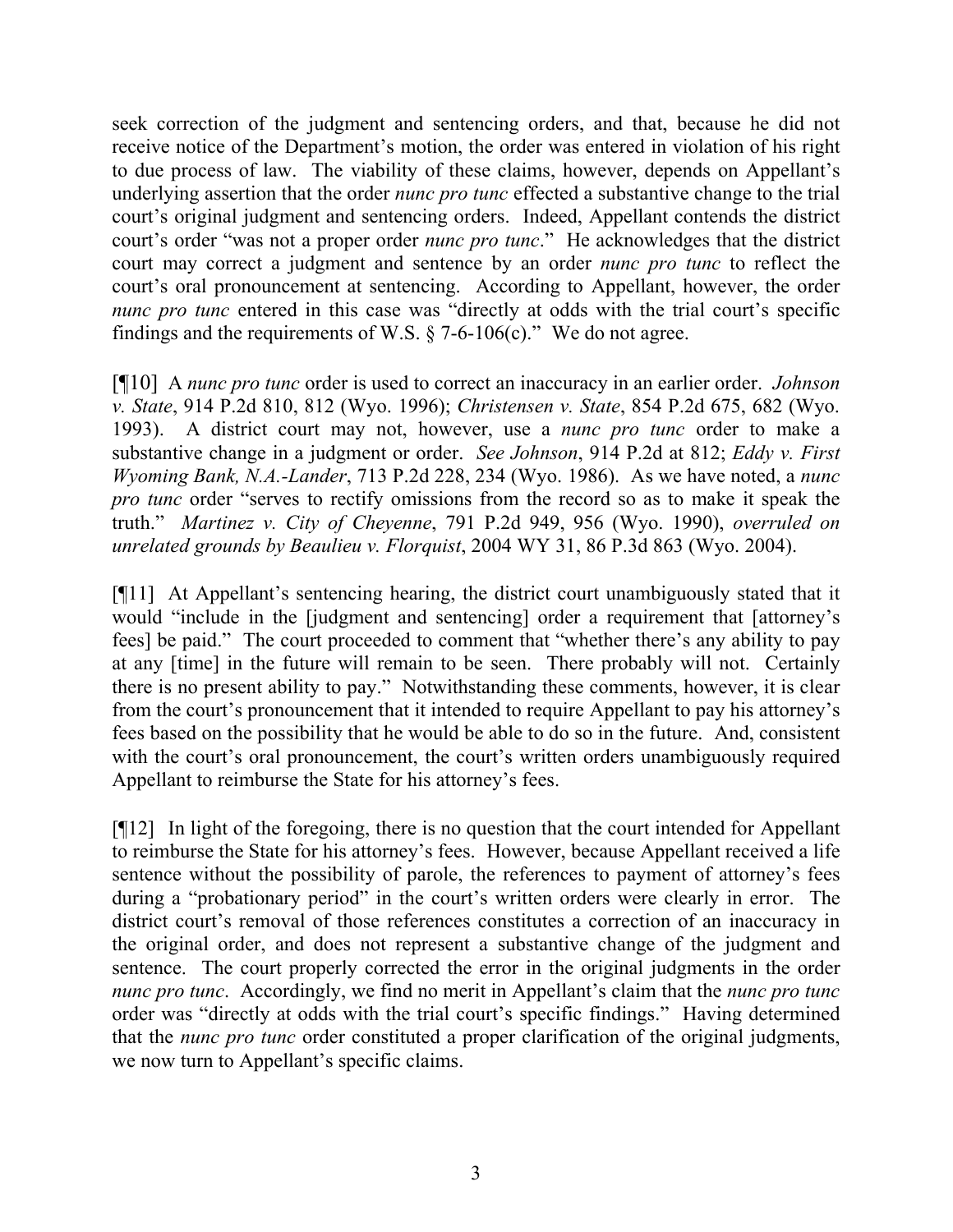### **I. Did the Department of Corrections have standing to seek an order** *nunc pro tunc***?**

[¶13] In his first issue, Appellant contends the Department did not have standing to seek correction of the judgment and sentencing orders. Appellant notes that the Department was not a party in the criminal cases against him, and he asserts the Department is not affected in any way by whether he pays the public defender fees. Appellant claims that, as a result of these facts, the district court did not have jurisdiction to enter the *nunc pro tunc* order. We are not persuaded.

[¶14] With respect to standing, we have noted that "The doctrine of standing is a jurisprudential rule of jurisdictional magnitude. At its most elementary level, the standing doctrine holds that a decision-making body should refrain from considering issues in which the litigants have little or no interest in vigorously advocating." *Williams v. City of Gillette*, 2011 WY 6, ¶ 6, 245 P.3d 362, 364 (Wyo. 2011) (quoting *Boykin v. Parkhurst (In re Parkhurst)*, 2010 WY 155, ¶ 10, 243 P.3d 961, 965 (Wyo. 2010)). The jurisdictional consequences of the standing requirement, however, have no effect on the present situation, where the inaccuracy in the judgment was subject to correction at any time, without involvement of the parties, under W.R.Cr.P. 36. That Rule provides: "Clerical mistakes in judgments, orders or other parts of the record and errors in the record arising from oversight or omission may be corrected by the court at any time and after such notice, if any, as the court orders."

[¶15] Additionally, we have held that judgments are subject to correction at any time under the inherent authority of the court. As we have previously noted:

> A court also has inherent power to interpret its judgments and clarify ambiguous terms. 46 Am.Jur.2d *Judgments* § 73 (2015) states:

> > Trial courts have the inherent authority to interpret and clarify their judgments. The mere interpretation of a judgment involves no challenge of its validity, or an attack on it, and a clarification of an ambiguous judgment is not a modification or amendment of the judgment. An order clarifying a judgment explains or refines rights already given, and it neither grants new rights nor extends old ones. Unlike a modification, amendment, or alteration to a judgment, which must be accomplished under the court rules or some other exception to preclusion, a clarification of a judgment can be accomplished at any time.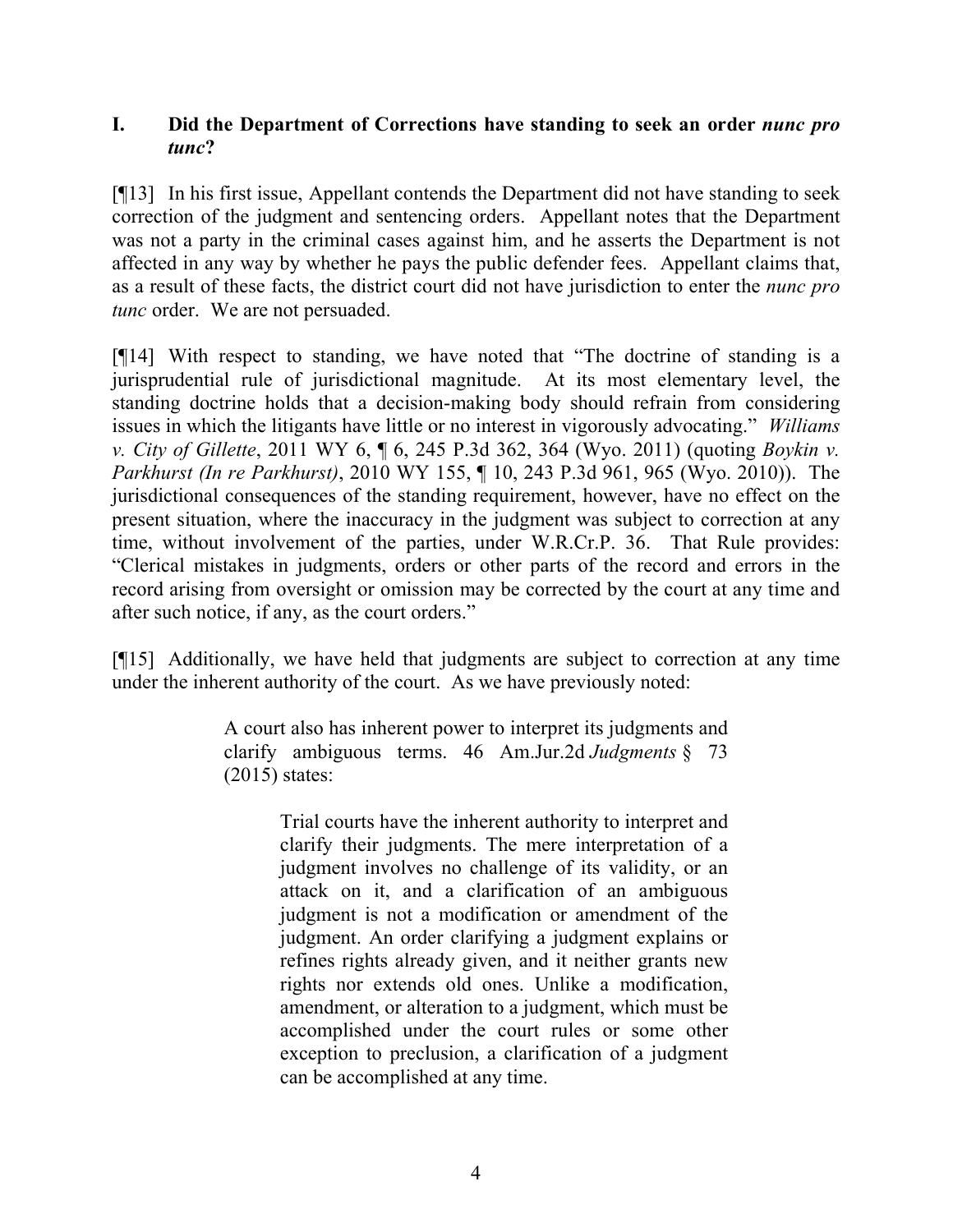*Ultra Resources, Inc. v. Hartman*, 2015 WY 40, ¶ 11, 346 P.3d 880, 887 (Wyo. 2015). Because the court could correct the inaccuracy in the original judgments at any time pursuant to both W.R.Cr.P. 36 and its inherent authority, the issue of whether the Department had standing to seek clarification has no bearing on the court's ability to enter an order *nunc pro tunc*.<sup>1</sup> The district court had jurisdiction to enter the order *nunc pro tunc* irrespective of whether the Department had standing to challenge the erroneous judgments.

# **II. Did the order** *nunc pro tunc* **violate Appellant's right to due process of law?**

[¶16] In his second issue, Appellant contends his right to due process was violated because he did not receive notice of the Department's motion for entry of an order *nunc pro tunc*. Pursuant to W.R.Cr.P. 36, however, the district court may exercise its discretion in providing notice of correction of a clerical error. As noted above, that Rule provides that a clerical mistake in a judgment may be corrected at any time and "after such notice, if any, as the court orders." As we have explained with respect to W.R.C.P. 60, which provides, in nearly identical terms, for correction of clerical mistakes in the civil context, the district court may correct such errors without providing an opportunity to be heard:

> As is clear from the plain language of the rule, if the district court was truly just correcting a clerical error, it could do so at any time and no notice or hearing was required. In other words, provided the district court's action involves only correction of a clerical mistake, no due process violation occurs when that correction is made without giving the parties the opportunity to be heard.

*Dunmire v. Powell Family of Yakima, LLC*, 2008 WY 39, ¶ 16, 181 P.3d 920, 925 (Wyo. 2008). In light of the plain language of W.R.Cr.P. 36, we find no due process violation in the court's entry of the order *nunc pro tunc*.

[¶17] Appellant also contends the district court failed to comply with Wyo. Stat. Ann. § 7-6-106(c) when the original sentences were imposed. According to Appellant, the court violated the statute because it ordered reimbursement of attorney's fees after finding that Appellant had no present ability to pay the fees.<sup>2</sup> Appellant, however, did not raise this

<sup>1</sup> We note that courts in other jurisdictions have reached similar conclusions. *See, e.g., Pratt v. Pratt*, 665 P.2d 400, 402–03 (Wash. 1983); *Van Pelt v. Van Pelt*, 568 N.Y.S.2d 160, 161 (N.Y. App. Div. 1991).

<sup>&</sup>lt;sup>2</sup> Wyo. Stat. Ann. § 7-6-106(c) provides, in pertinent part: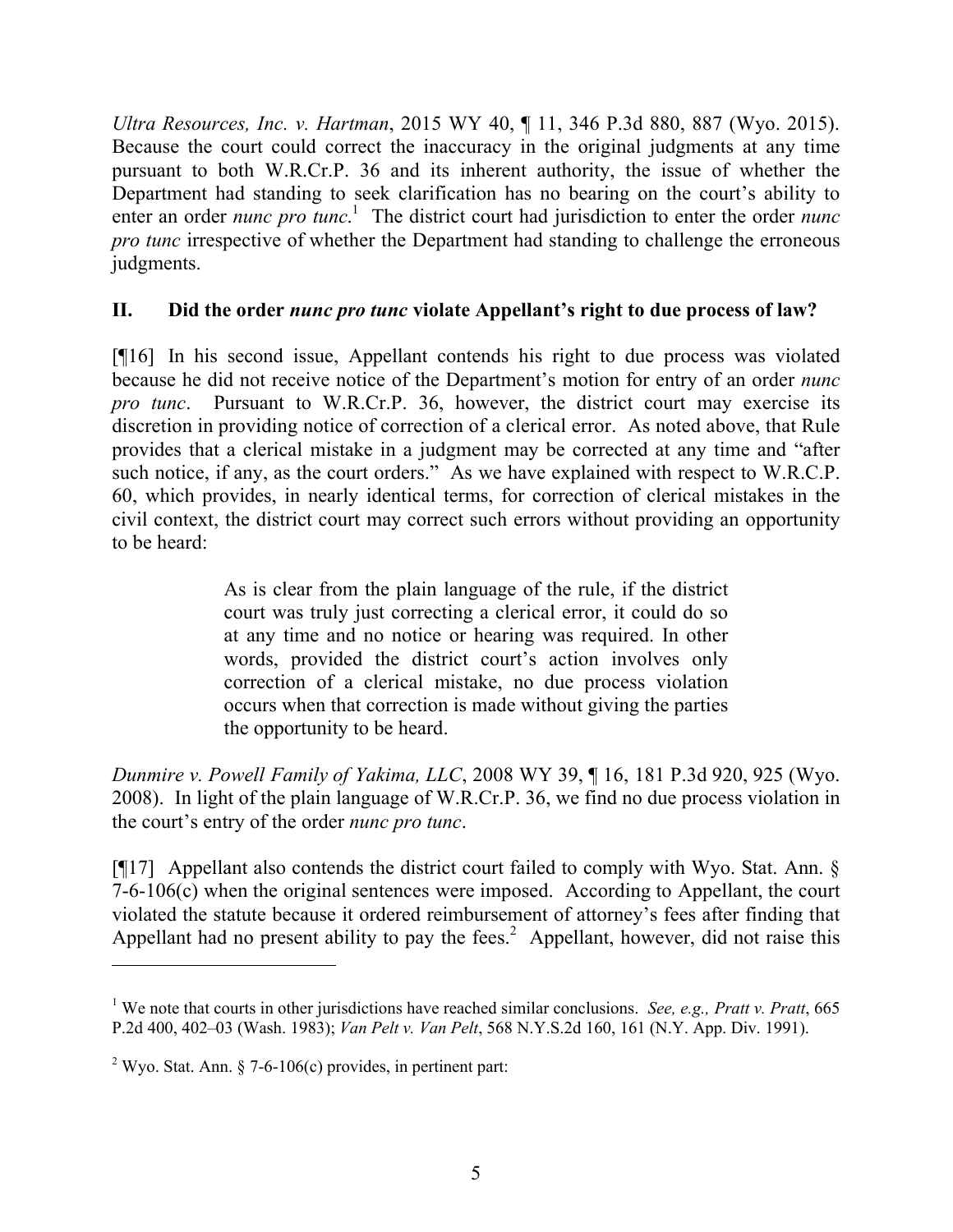issue in the district court at the time of his sentencing, or in the direct appeal of his convictions. As a result, we will not consider it. *Collier v. State*, 920 P.2d 265, 267 (Wyo. 1996).

### **III. Is Wyo. Stat. Ann. § 7-6-108 a statute of repose, and the only mechanism other than Wyo. Stat. Ann. § 7-6-106 for reimbursement of public defender fees?**

[¶18] In his third issue, Appellant contends the Department was required to make a claim for reimbursement of attorney's fees pursuant to Wyo. Stat. Ann. § 7-6-108.<sup>3</sup>

> In every case in which a person has received services under W.S. 7-6- 104, the presiding judge shall determine whether the person or, in the case of an unemancipated minor, his custodial parent or any other person who has a legal obligation of support, is able to provide any funds towards payment of part or all of the cost associated with such services. If the person or, in the case of an unemancipated minor, his custodial parent or any other person who has a legal obligation of support, is not able to provide any funds towards payment of costs, the court shall enter a specific finding on the record. If the court determines the person or, in the case of an unemancipated minor, his custodial parent or any other person who has a legal obligation of support, is able to provide any amount as reimbursement, the court shall order the person or, in the case of an unemancipated minor, his custodial parent or any other person who has a legal obligation of support, to reimburse the state for all or part of the costs of the services provided or shall state on the record the reasons why an order for reimbursement was not entered. . . .

In *Nixon v. State*, we noted that "With respect to the required payment for court-appointed counsel, Wyo. Stat. Ann. § 7-6-106(c) (Michie 1997) does not require a sentencing court to make a specific oral or written conclusion that the defendant has the ability to pay." *Nixon v. State*, 4 P.3d 864, 872 (Wyo. 2000) (citing *Collier v. State*, 920 P.2d 265, 267 (Wyo. 1996)). We held that "there is no requirement that there be a current ability to pay, a future ability will suffice to impose this obligation." Id., 4 P.3d at 872. In the present case, the district court's oral pronouncement of Appellant's judgments indicates that it ordered Appellant to reimburse his attorney's fees based on his future ability to repay the fees, a potential that became manifest when he began working at the WMCI. A finding that Appellant had the present ability to pay was not required to impose an obligation of reimbursement.

<sup>3</sup> The statute provides, in pertinent part, as follows:

 $\overline{a}$ 

(a) Within six (6) years after the date the services were rendered, the attorney general may sue on behalf of the state to recover payment or reimbursement from each person who has received legal assistance or other benefits under this act or, in the case of an unemancipated minor, from his custodial parent or any other person who has a legal obligation of support.